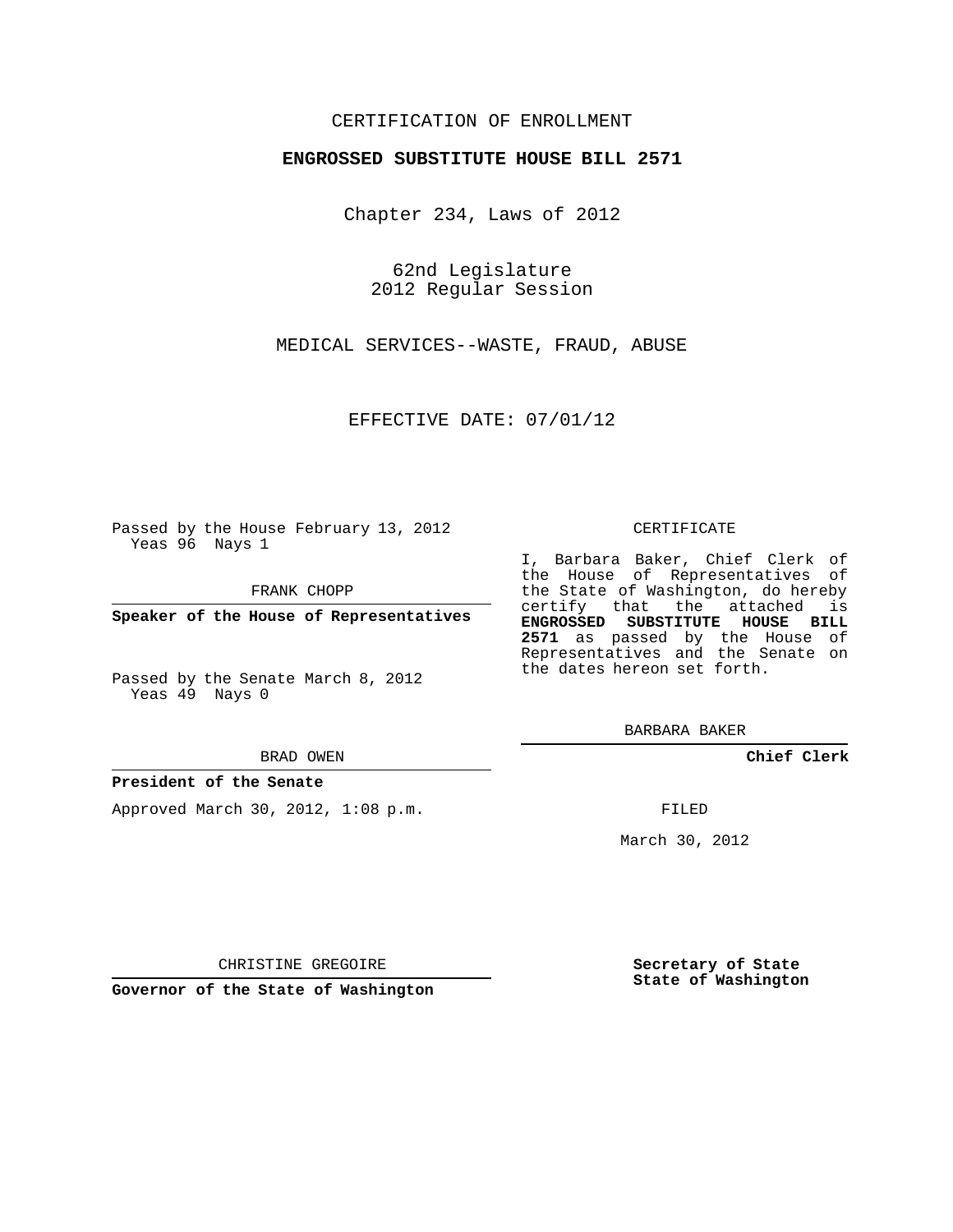# **ENGROSSED SUBSTITUTE HOUSE BILL 2571** \_\_\_\_\_\_\_\_\_\_\_\_\_\_\_\_\_\_\_\_\_\_\_\_\_\_\_\_\_\_\_\_\_\_\_\_\_\_\_\_\_\_\_\_\_

\_\_\_\_\_\_\_\_\_\_\_\_\_\_\_\_\_\_\_\_\_\_\_\_\_\_\_\_\_\_\_\_\_\_\_\_\_\_\_\_\_\_\_\_\_

Passed Legislature - 2012 Regular Session

# **State of Washington 62nd Legislature 2012 Regular Session**

**By** House Health & Human Services Appropriations & Oversight (originally sponsored by Representatives Parker, Cody, Dammeier, Darneille, Alexander, Schmick, Orcutt, Hurst, and Kelley)

READ FIRST TIME 02/06/12.

 AN ACT Relating to waste, fraud, and abuse prevention, detection, and recovery to improve program integrity for medical services programs; adding a new chapter to Title 74 RCW; and providing an effective date.

BE IT ENACTED BY THE LEGISLATURE OF THE STATE OF WASHINGTON:

NEW SECTION. **Sec. 1.** It is the intent of the legislature to:

 (1) Implement waste, fraud, and abuse detection, prevention, and recovery solutions to improve program integrity for medical services programs in the state and create efficiency and cost savings through a shift from a retrospective "pay and chase" model to a prospective prepayment model; and

 (2) Invest in the most cost-effective technologies or strategies that yield the highest return on investment.

 NEW SECTION. **Sec. 2.** The definitions in this section apply throughout this chapter unless the context clearly requires otherwise.

(1) "Authority" means the Washington state health care authority.

 (2) "Enrollee" means an individual who receives benefits through a medical services program.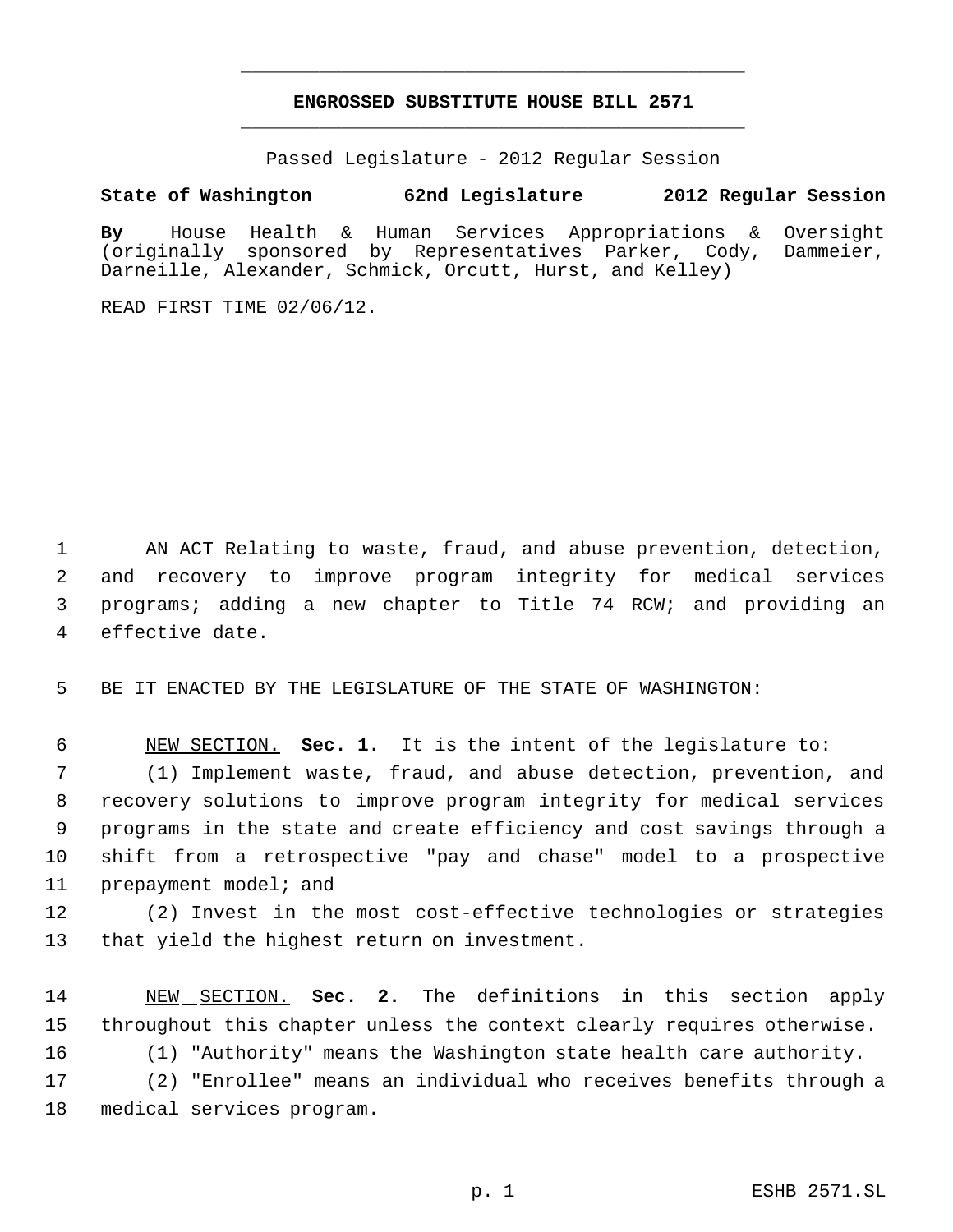(3) "Medical services programs" means those medical programs established under chapter 74.09 RCW, including medical assistance, the limited casualty program, children's health program, medical care services, and state children's health insurance program.

 NEW SECTION. **Sec. 3.** (1) Not later than September 1, 2012, the authority shall issue a request for information to seek input from potential contractors on capabilities that the authority does not currently possess, functions that the authority is not currently performing, and the cost structures associated with implementing:

 (a) Advanced predictive modeling and analytics technologies to provide a comprehensive and accurate view across all providers, enrollees, and geographic locations within the medical services programs in order to:

 (i) Identify and analyze those billing or utilization patterns that represent a high risk of fraudulent activity;

 (ii) Be integrated into the existing medical services programs claims operations;

 (iii) Undertake and automate such analysis before payment is made to minimize disruptions to agency operations and speed claim resolution;

 (iv) Prioritize such identified transactions for additional review before payment is made based on the likelihood of potential waste, fraud, or abuse;

 (v) Obtain outcome information from adjudicated claims to allow for refinement and enhancement of the predictive analytics technologies based on historical data and algorithms with the system;

 (vi) Prevent the payment of claims for reimbursement that have been identified as potentially wasteful, fraudulent, or abusive until the claims have been automatically verified as valid;

 (b) Provider and enrollee data verification and screening technology solutions, which may use publicly available records, for the purposes of automating reviews and identifying and preventing inappropriate payments by:

 (i) Identifying associations between providers, practitioners, and beneficiaries which indicate rings of collusive fraudulent activity; and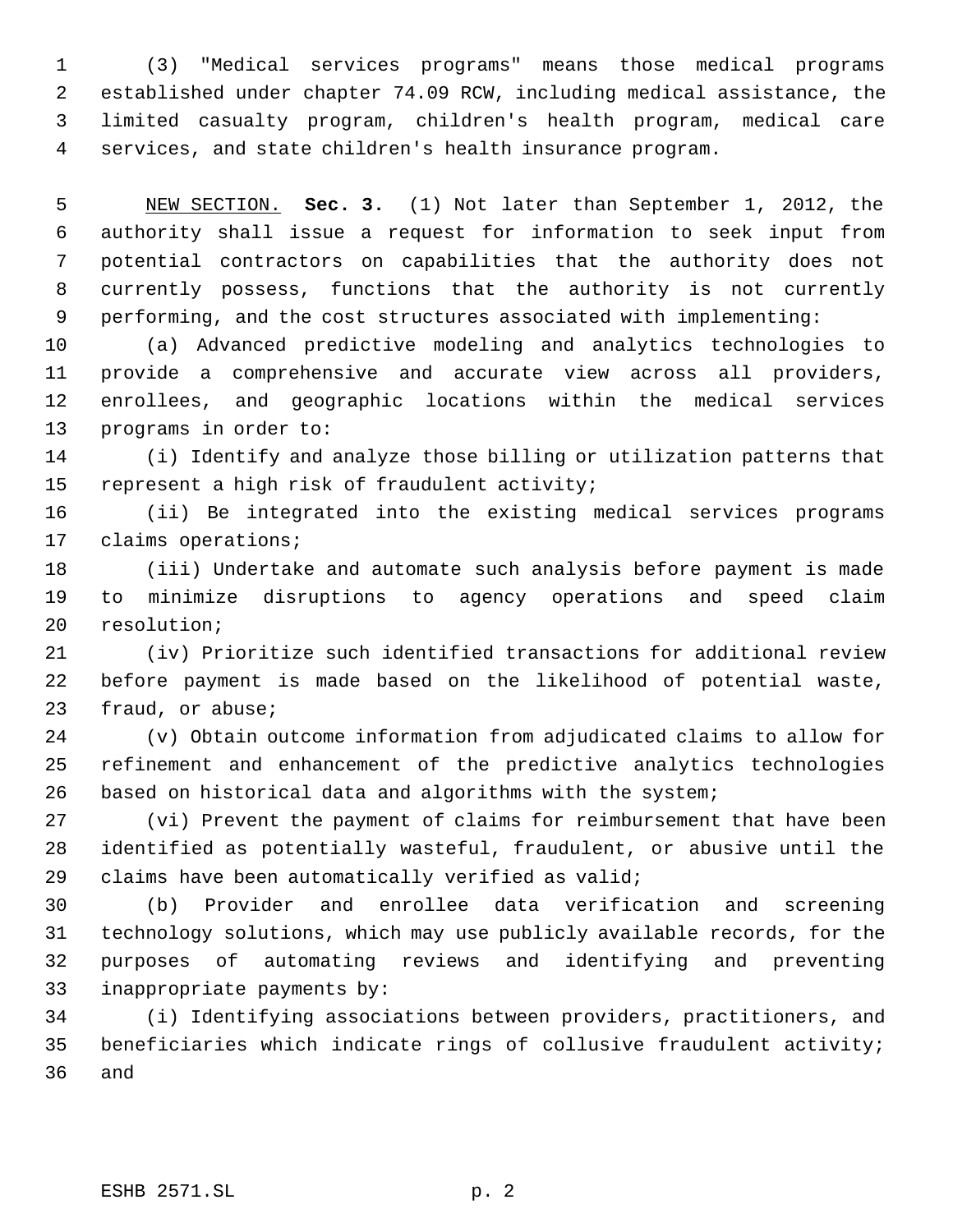(ii) Discovering enrollee attributes which indicate improper eligibility, including, but not limited to, death, out-of-state residence, inappropriate asset ownership, or incarceration; and

 (c) Fraud investigation services that combine retrospective claims analysis and prospective waste, fraud, or abuse detection techniques. These services must include analysis of historical claims data, medical records, suspect provider databases, and high-risk identification lists, as well as direct enrollee and provider interviews. Emphasis must be placed on providing education to providers and allowing them the opportunity to review and correct any problems identified prior to adjudication.

 (2) The authority is encouraged to use the results of the request for information to create a formal request for proposals to carry out the work identified in this section if the following conditions are met:

 (a) The authority expects to generate state savings by preventing fraud, waste, and abuse;

 (b) This work can be integrated into the authority's current medical services claims operations without creating additional costs to the state;

 (c) The reviews or audits are not anticipated to delay or improperly deny the payment of legitimate claims to providers.

 NEW SECTION. **Sec. 4.** It is the intent of the legislature that the savings achieved through this chapter shall more than cover the cost of implementation and administration. Therefore, to the extent possible, technology services used in carrying out this chapter must be secured using the savings generated by the program, whereby the state's only direct cost will be funded through the actual savings achieved. Further, to enable this model, reimbursement to the contractor may be contracted on the basis of a percentage of achieved savings model, a per beneficiary per month model, a per transaction model, a case-rate model, or any blended model of the aforementioned methodologies. Reimbursement models with the contractor may include performance guarantees of the contractor to ensure savings identified exceeds program costs.